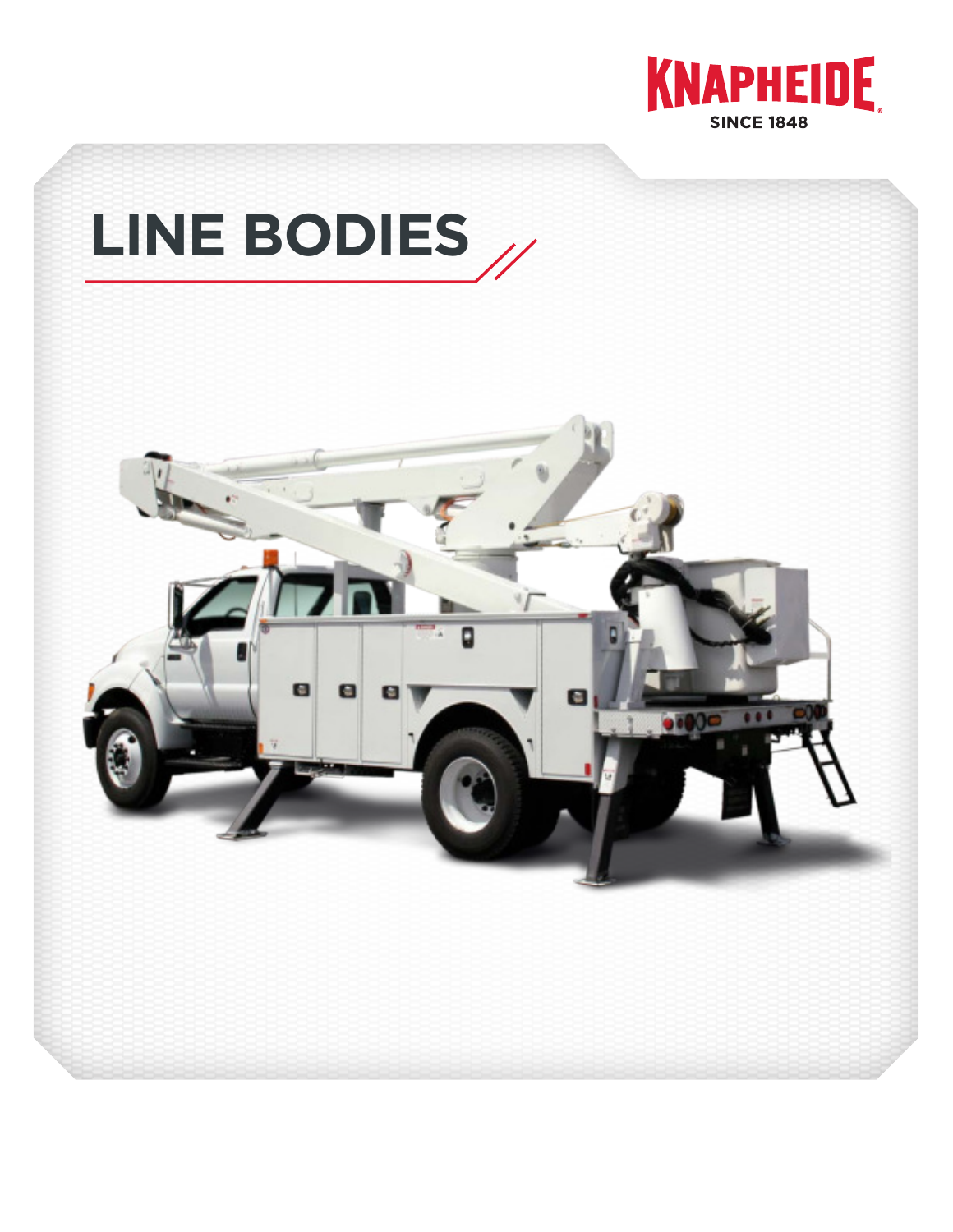

Knapheide Line Bodies are built for multiple medium and heavy duty applications. Our standard design has digger derrick, aerial and non-aerial applications in mind.

With a variety of options to fit any need, the Knapheide Line Body can be configured to best suit your job.



\*Body may be shown with optional features

### REQUEST A QUOTE

Visit **knapheide.com/quote** and fill out the form to receive a quote and additional product information.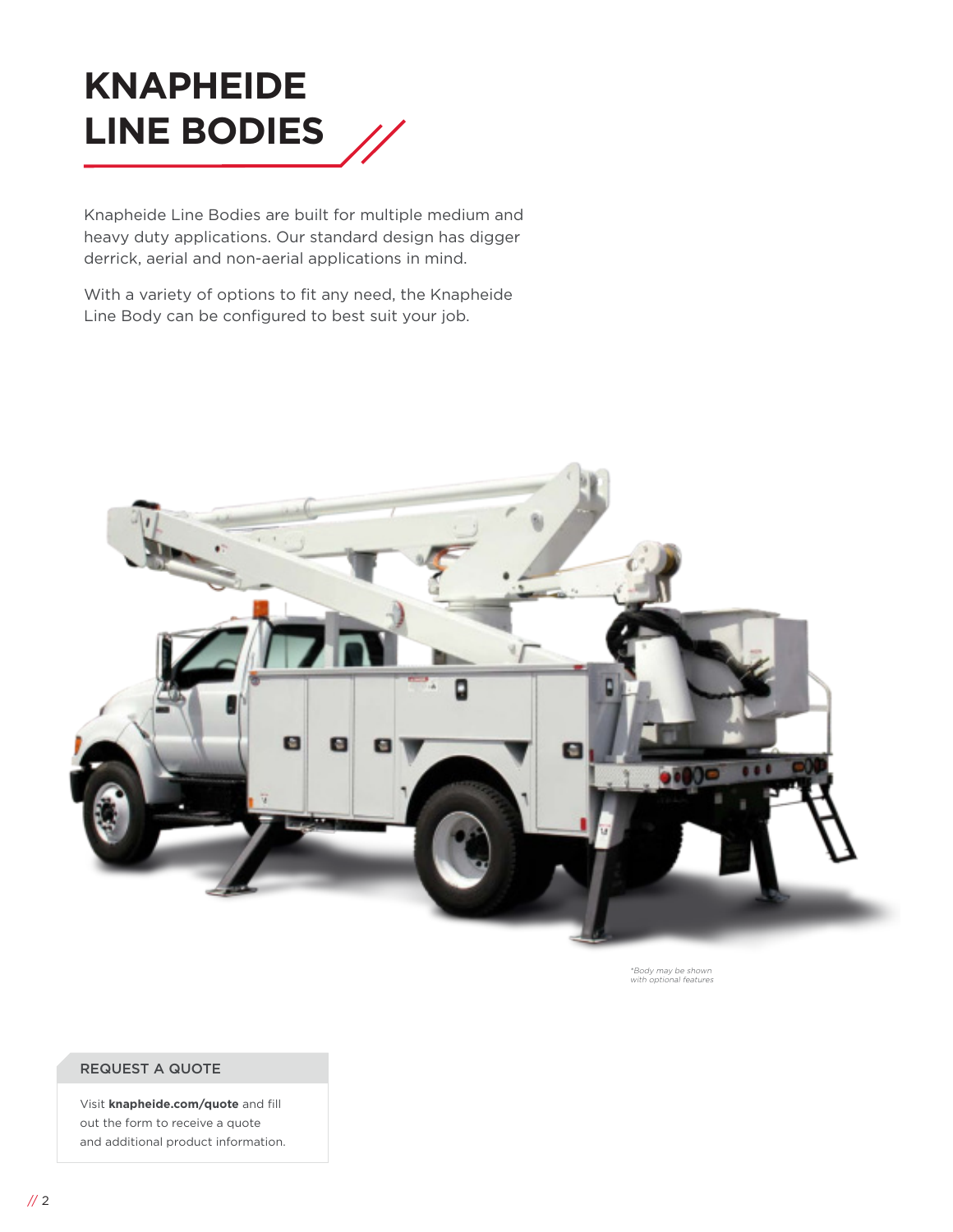

- Rugged 14-gauge, two-sided A-40 galvanneal steel construction for durability and corrosion resistance
- Superior understructure strength from 6" formed C-Channel cross sills
- Continuous stainless steel hinges are pry-proof and corrosion-resistant
- Automotive-quality, rotary-style latches make opening and closing easy
- Double-spring over-center door retainer eliminates involuntary door swing
- Exclusive "Return Flange" floor design provides support
- Neoprene door seals protect compartments from the weather
- Electrodeposition prime-paint system provides superior corrosion resistance

# **AVAILABLE STYLES**



### // **CONVENTIONAL** // **BOBTAIL**

Conventional style line bodies include compartments behind the rear wheels. Standard models are available in body lengths from 9' to 14'. They are compatible with aerial and non-aerial applications, as well as a canopy roof.

Bobtail style line bodies do not include compartments behind the rear wheels. Standard models are available in body lengths from 11' to 12-1/2'. They are compatible with digger derrick, aerial and non-aerial applications.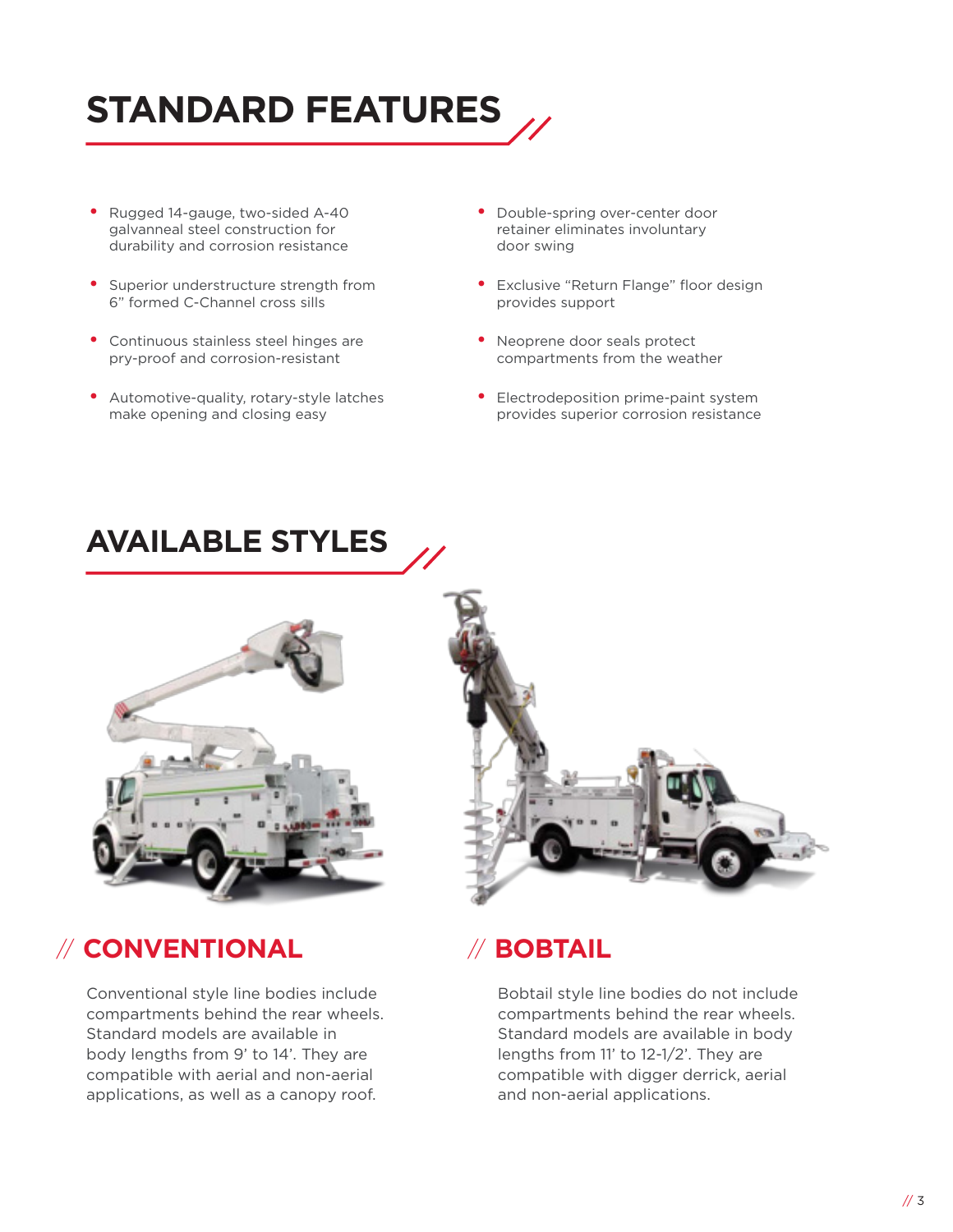# **POPULAR OPTIONS**



**PULL-OUT TRAY**



**BOTTLE GAS RETAINER**



**MASTER LOCKS**



**CABLE STEPS**



**CARGO TIE DOWNS**



**SWIVEL HOOKS**



**GRAB HANDLES**



**OUTRIGGER PAD CARRIERS**



**LED COMPARTMENT LIGHTING**



**SIDE ACCESS STEPS**



**RUBBER FENDERETTES**



**SHELVING AND DIVIDERS**



**TAILBOARD CHANNEL**



**ALUMINUM MECHANICS DRAWERS**



**REAR ACCESS DOOR AND FULL LENGTH SHELF**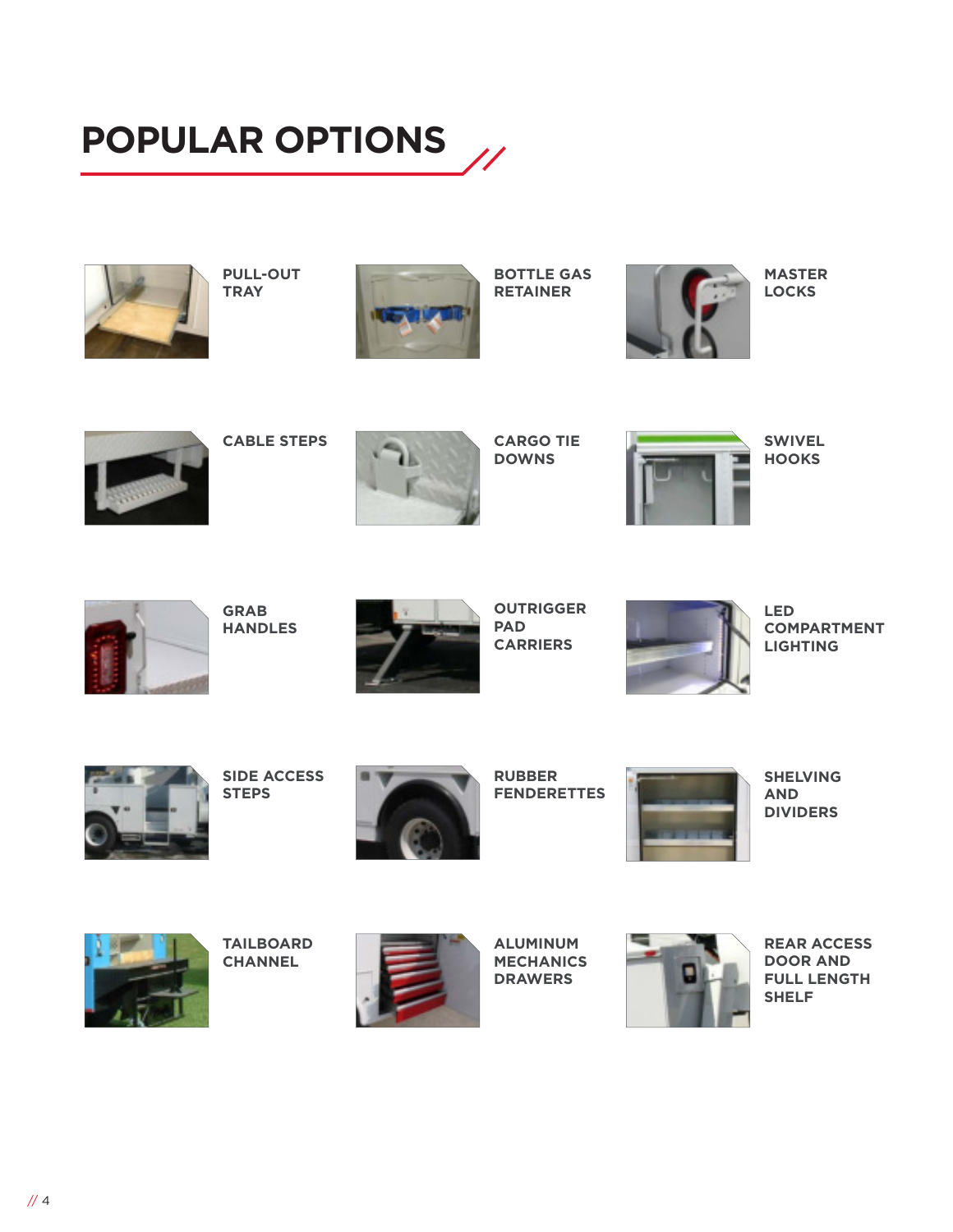

# **COMMITMENT TO CORROSION RESISTANCE**

Corrosion won't be a concern when you buy quality Knapheide products. To give you the best corrosion protection, we utilize a stateof-the-art, custom-designed, 12-step, SST cathodic electrodeposition finishing system, called "E-Coat."

It bonds prime paint to steel by an electroplating process to give you a superior coat of primer, resulting in better corrosion protection compared to spraying methods.

This system allows us to create products with the highest level of corrosion resistance available.